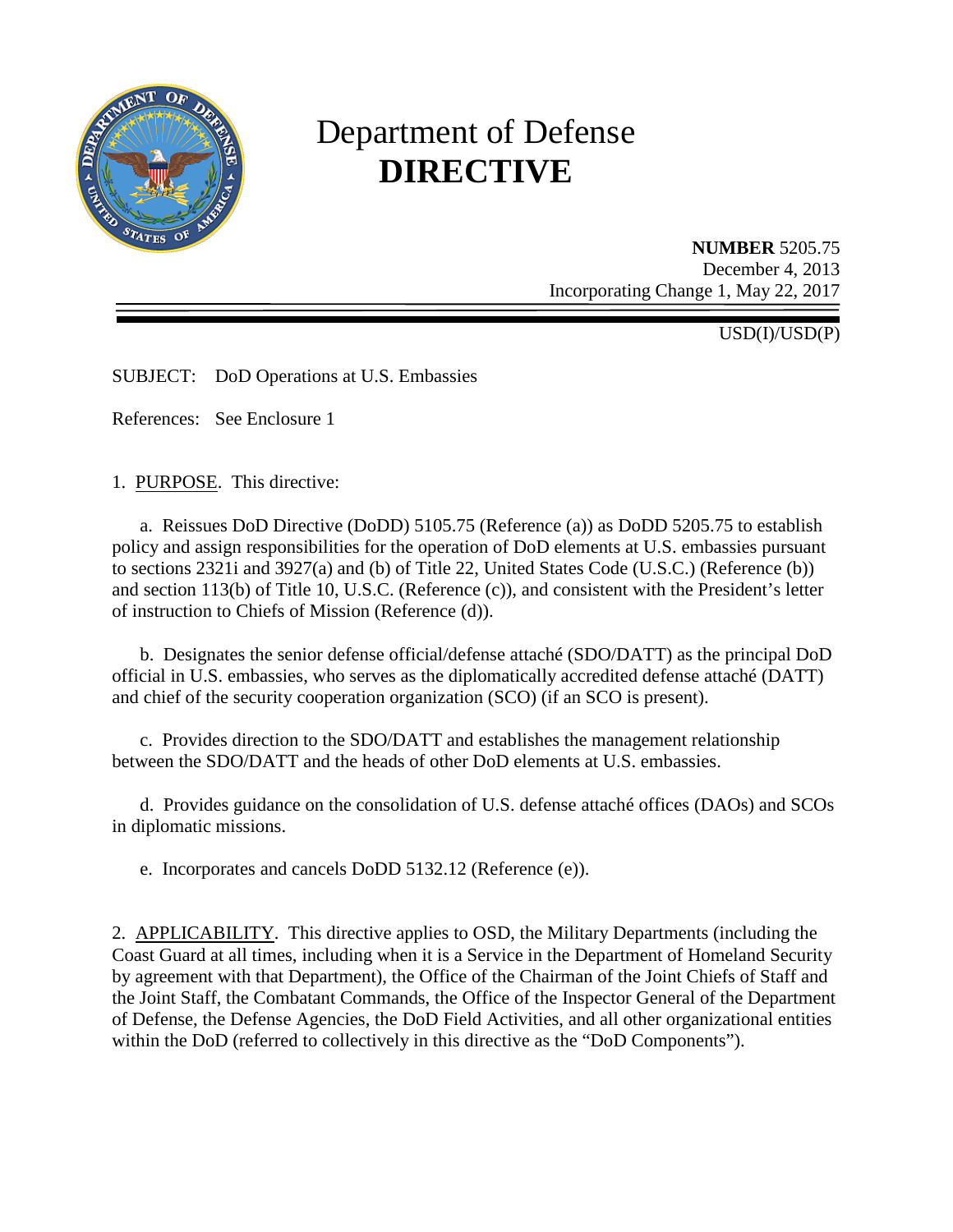3. POLICY. It is DoD policy that:

 a. DoD personnel in a foreign country who are not under the command of a U.S. geographic combatant commander (GCC) will be under the authority of the chief of mission (COM) in that country in accordance with subsections 3927(a) and (b) of Reference (b) and DoDD 2065.1E (Reference (f)).

b. Unified DoD representation in U.S. embassies is critical to the accomplishment of national security objectives.

c. The SDO/DATT is the COM's principal advisor on defense issues and the senior diplomatically accredited DoD military officer assigned to a U.S. diplomatic mission. All DoD elements under COM authority are under the coordinating authority of the SDO/DATT, except for the Marine security guard detachment and naval support units.

d. SDO/DATT nominees may assume the title and responsibilities of the SDO/DATT only after:

(1) The Under Secretary of Defense for Policy (USD(P)) and the Under Secretary of Defense for Intelligence (USD(I)) recommend appointment of the nominee as the SDO/DATT.

(2) The nominee completes all required training.

(3) The nominee arrives on station.

 (4) The nominee receives his or her appointment letter signed by the Secretary of Defense (SecDef).

e. SDO/DATT nominees may serve as the acting SDO/DATT after the criteria in paragraphs 3d(1) through 3d(3) have been met, but before the nominee receives his or her appointment letter signed by the SecDef. The responsibilities of the acting SDO/DATT are the same as the responsibilities of the SDO/DATT.

 f. A balanced distribution of SDO/DATT billets by Military Service affiliation, including the Coast Guard, promotes DoD interests and allows the Services to provide upward progression within their foreign area officer programs. The apportionment of the SDO/DATT billets by Service (e.g., Country "A" is assigned to the Navy, Country "B" is assigned to the Army, Country "C" is assigned to the Air Force) will be approved by the SecDef.

 g. Functions common to the DAO and the SCO will be consolidated to the maximum extent practical to gain efficiencies, but only if the DAO's and the SCO's distinct missions, funding streams, and information sharing environments can be preserved, potential conflicts of interest can be avoided, and there is no adverse impact on DAO or SCO missions.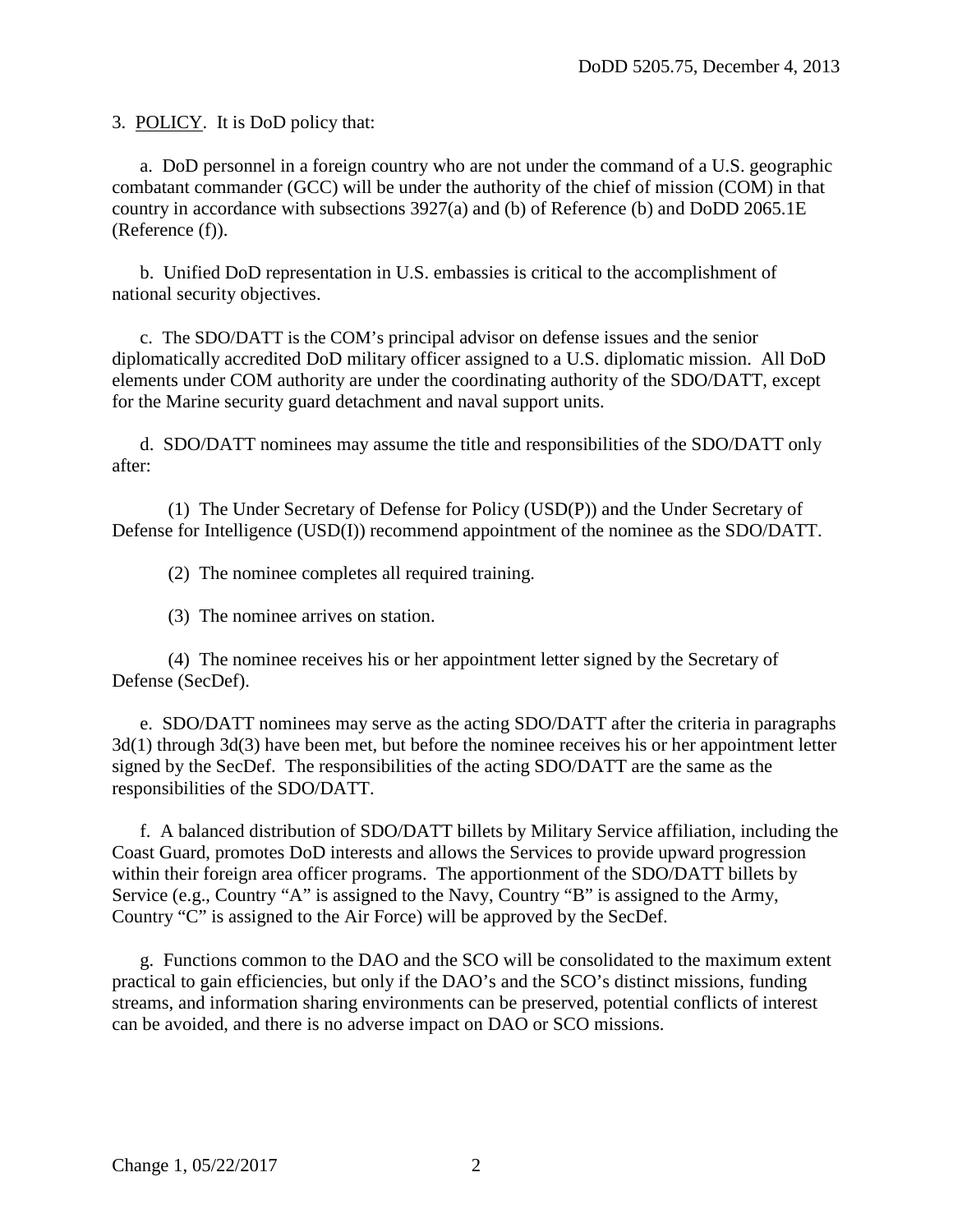h. Any change to the size, composition, or mandate of the DAO or the SCO will be coordinated with the Department of State (DOS) and approved by the COM in accordance with National Security Decision Directive 38 (Reference (g)).

 i. Security cooperation (SC), including security assistance, functions and responsibilities may be transferred between the SCO and the DAO in accordance with DoD Instruction C-5105.32 (Reference (h)), DoD Directive 5132.03 (Reference (i)), and DoDI 5132.13 (Reference (j)), with the concurrence of the GCC and the approval of the Director, Defense Security Cooperation Agency (DSCA), and the Director, Defense Intelligence Agency (DIA).

 j. SDO/DATT billets requiring foreign area officers (FAOs) should be so coded. Whether or not SDO/DATT billets are so coded, they should be filled when practical by FAOs with prior security cooperation and attaché experience, consistent with the providing Military Service's FAO program objectives.

k. DoD personnel will be selected and trained in accordance with Reference (j) before they are assigned to an SCO or a DAO to perform SC activities.

4. RESPONSIBILITIES. See Enclosure 2.

5. RELEASABILITY. **Cleared for public release.** This directive is available on the DoD Issuances Website at http://www.dtic.mil/whs/directive.

6. SUMMARY OF CHANGE 1. The changes to this issuance are administrative and update organizational titles and references for accuracy

7. EFFECTIVE DATE. This directive: is effective December 4, 2013.

Ashton B. Carter Deputy Secretary of Defense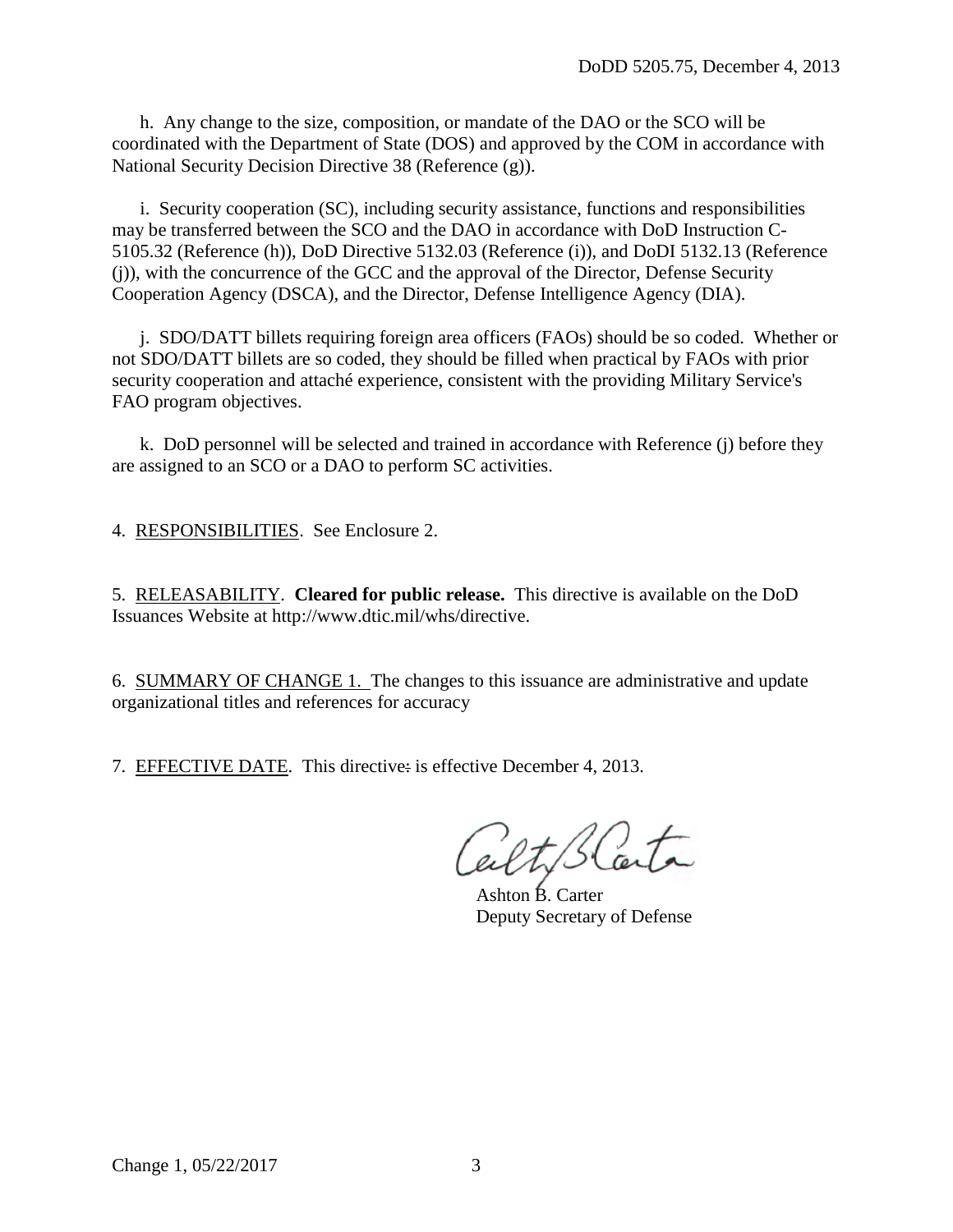Enclosures

1. References

2. Responsibilities

Glossary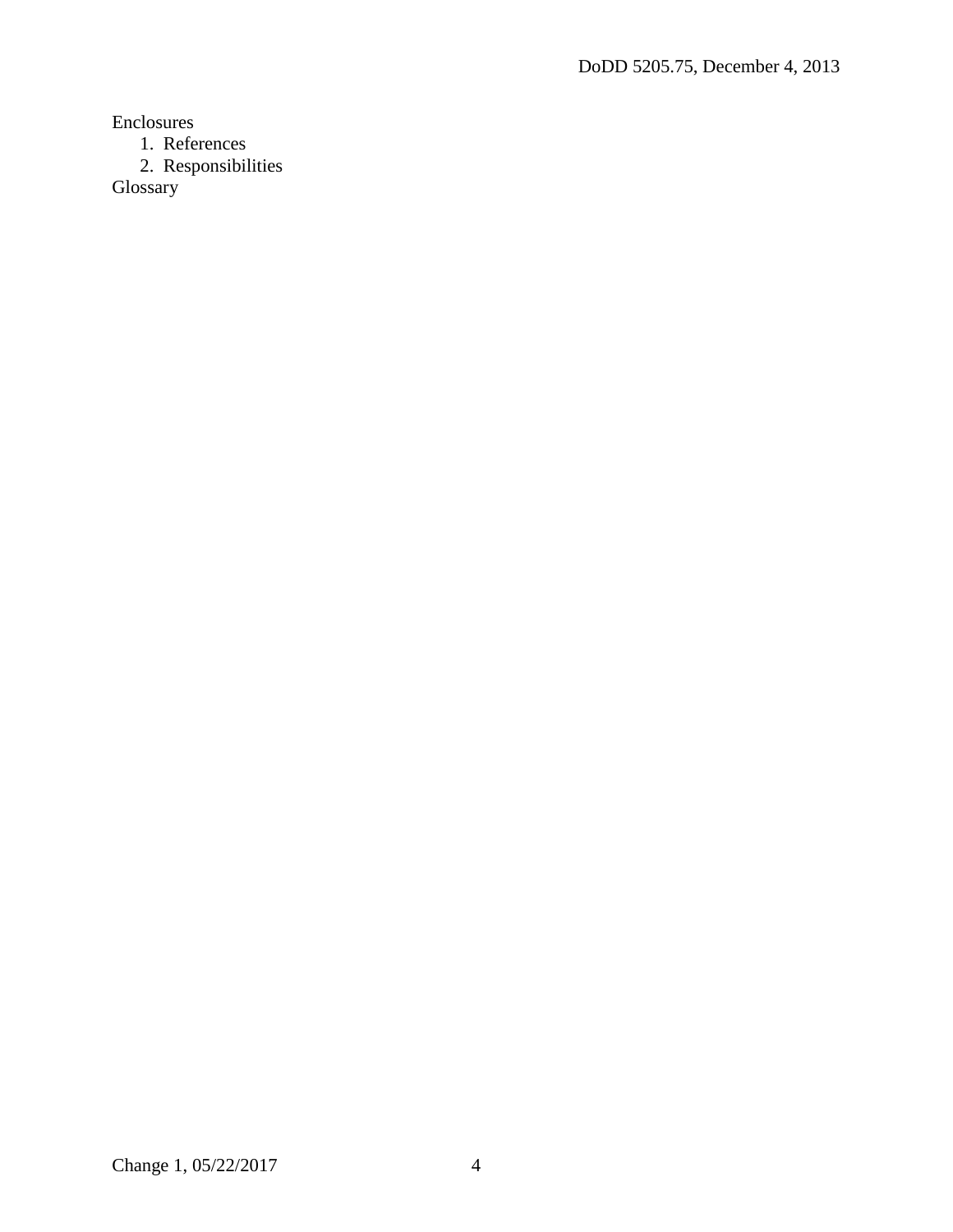## ENCLOSURE 1

#### REFERENCES

- (a) DoD Directive 5105.75, "Department of Defense Operations at U.S. Embassies," December 21, 2007 (hereby cancelled)
- (b) Section 2321i and subsections 3927(a) and (b) of Title 22, United States Code
- (c) Section 113(b) and Chapter 47 of Title 10, United States Code
- (d) The President's Letter of Instruction to Chiefs of Mission, May 26, 2009[1](#page-4-0)
- (e) DoD Directive 5132.12, "Consolidations and Reductions of U.S. Defense Attaché Offices (DAOs) and Security Assistance Organizations (SAOs)," October 8, 1991 (hereby cancelled)
- (f) DoD Directive 2065.1E, "Assignment of Personnel to United Nations Missions," December 7, 2004
- (g) National Security Decision Directive 38, "Staffing at Diplomatic Missions and Their Overseas Constituent Posts," June 2, 1982
- (h) DoD Instruction C-5105.32, "Defense Attaché System (DAS) (U)," March 18, 2009, as amended
- (i) DoD Directive 5132.03, "DoD Policy and Responsibilities Relating to Security Cooperation," December 29, 2016
- (j) DoD Instruction 5132.13, "Staffing of Security Cooperation Organizations (SCOs) and the Selection and Training of Security Cooperation Personnel," January 9, 2009
- (k) DoD Directive 5111.1, "Under Secretary of Defense for Policy (USD(P))," December 8, 1999
- (l) DoD Instruction C-5105.81, "Implementing Instructions for DoD Operations at U.S. Embassies (U)," November 6, 2008
- (m) DoD Directive 5105.65, "Defense Security Cooperation Agency (DSCA)," October 26, 2012
- (n) DoD Directive 5143.01, "Under Secretary of Defense for Intelligence (USD(I))," October 24, 2014, as amended
- (o) DoD Directive 5105.21, "Defense Intelligence Agency (DIA)," March 18, 2008
- (p) DoD Directive 1315.17, "Military Department Foreign Area Officer (FAO) Programs," April 28, 2005
- (q) DoD Instruction 5160.70, "Management of the Defense Language, Regional Expertise, and Culture (LREC) Program," December 30, 2016
- (r) Defense Security Cooperation Agency Manual 5105.38-M, "Security Assistance Management Manual," April 30, [2](#page-4-1)012<sup>2</sup>
- (s) Chairman Joint Chief of Staff Instruction C-5205.01C, "Implementing Instructions for Defense Attaché Offices and Security Cooperation Organizations (U)," January 19, 2011
- (t) "Unified Command Plan," April 6, 2011

 $\overline{a}$ 

<span id="page-4-0"></span><sup>&</sup>lt;sup>1</sup> Available to authorized users at https://ousdi.osd.mil/key\_references/2013.

<span id="page-4-1"></span><sup>2</sup> Available at http://www.dsca.mil/samm/Default.htm.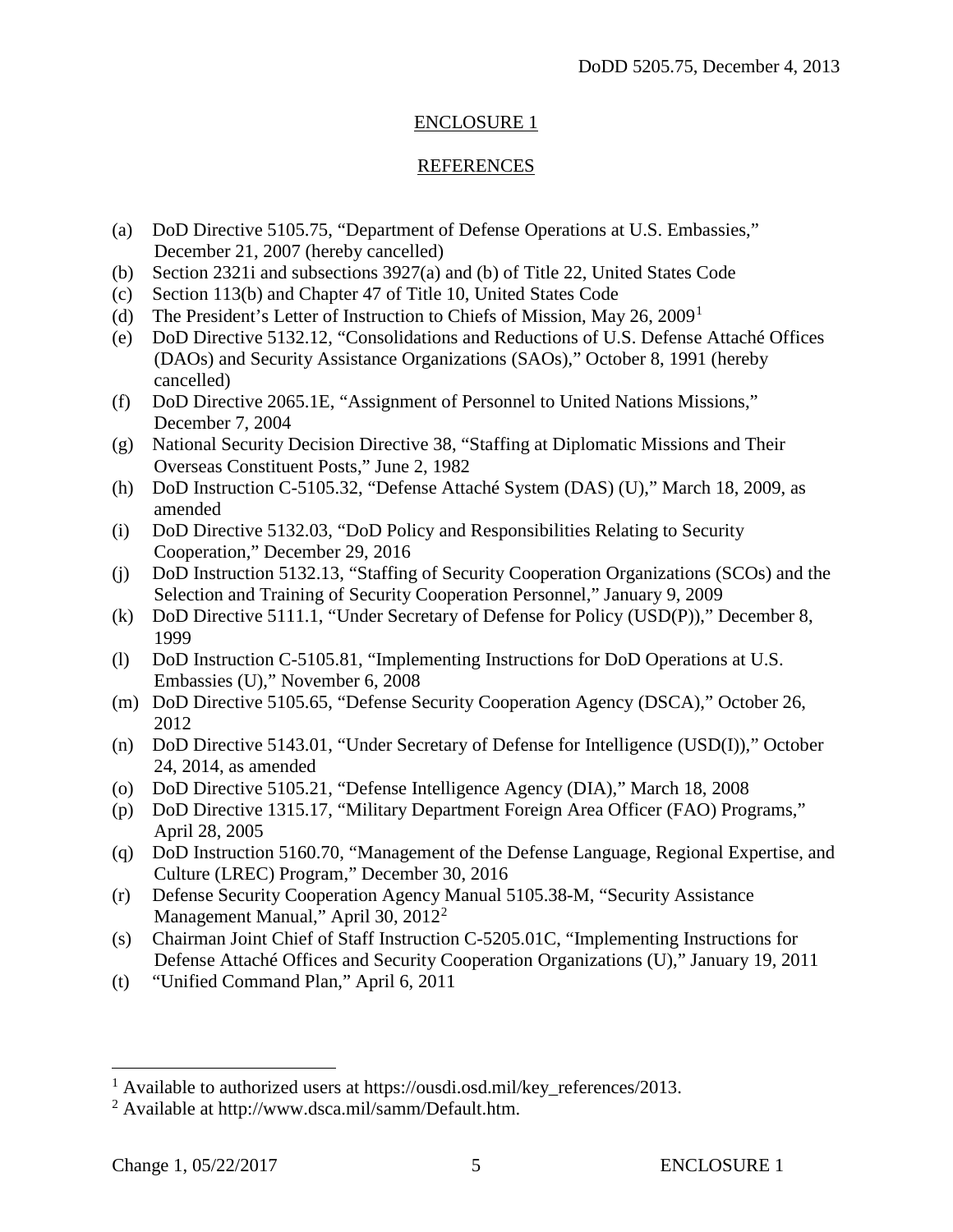## ENCLOSURE 2

#### RESPONSIBILITIES

#### 1. USD(P). Pursuant to DoDD 5111.1 (Reference (k)), the USD(P):

a. Acts for the SecDef:

(1) On matters involving DoD elements in U.S. embassies for which the USD(P) is the principal staff assistant (PSA) and coordinates matters of mutual interest with the USD(I).

(2) On all SC matters that may be lawfully delegated and serves as the DoD point of contact and representative for SC.

 b. In coordination with the USD(I), acts as the point of contact for the DOS for all matters involving DoD presence in and operations at U.S. embassies, except those involving intelligence or the DAS.

c. Jointly with the USD(I):

 (1) Recommends the appointment of selected officers by the SecDef to the position of SDO/DATT on the recommendations of the Director, DSCA, and the Director, DIA, with the concurrence of the GCC concerned and the Chairman of the Joint Chiefs of Staff (CJCS).

 (2) Develops, coordinates, and oversees the implementation of DoD policy and procedures for the selection, appointment, and performance of SDO/DATTs.

 (3) Assesses the effectiveness of the SDO/DATT model, policy, doctrine, organization, training, materiel, leadership and education, personnel, and facilities and takes appropriate action to correct any deficiencies.

 (4) Ensures that any change to the size, composition, or mandate of the SDO/DATT position, the DAO, or the SCO is coordinated with the DOS and approved by the COM in accordance with Reference (g).

 (5) Provides a SecDef letter of appointment and instruction to the SDO/DATT and a letter of introduction to the SecDef's host-nation counterpart introducing the SDO/DATT as the principal diplomatic representative of the DoD in that country.

 (6) Approves proposals from the GCC concerned to consolidate matters included within the operational missions of the DAO and the SCO with the concurrence of the Director, DSCA, the Director, DIA, and the CJCS.

 (7) Reviews and endorses plans for SDO/DATT billet distribution by the Military Services prior to their submission to the SecDef for approval.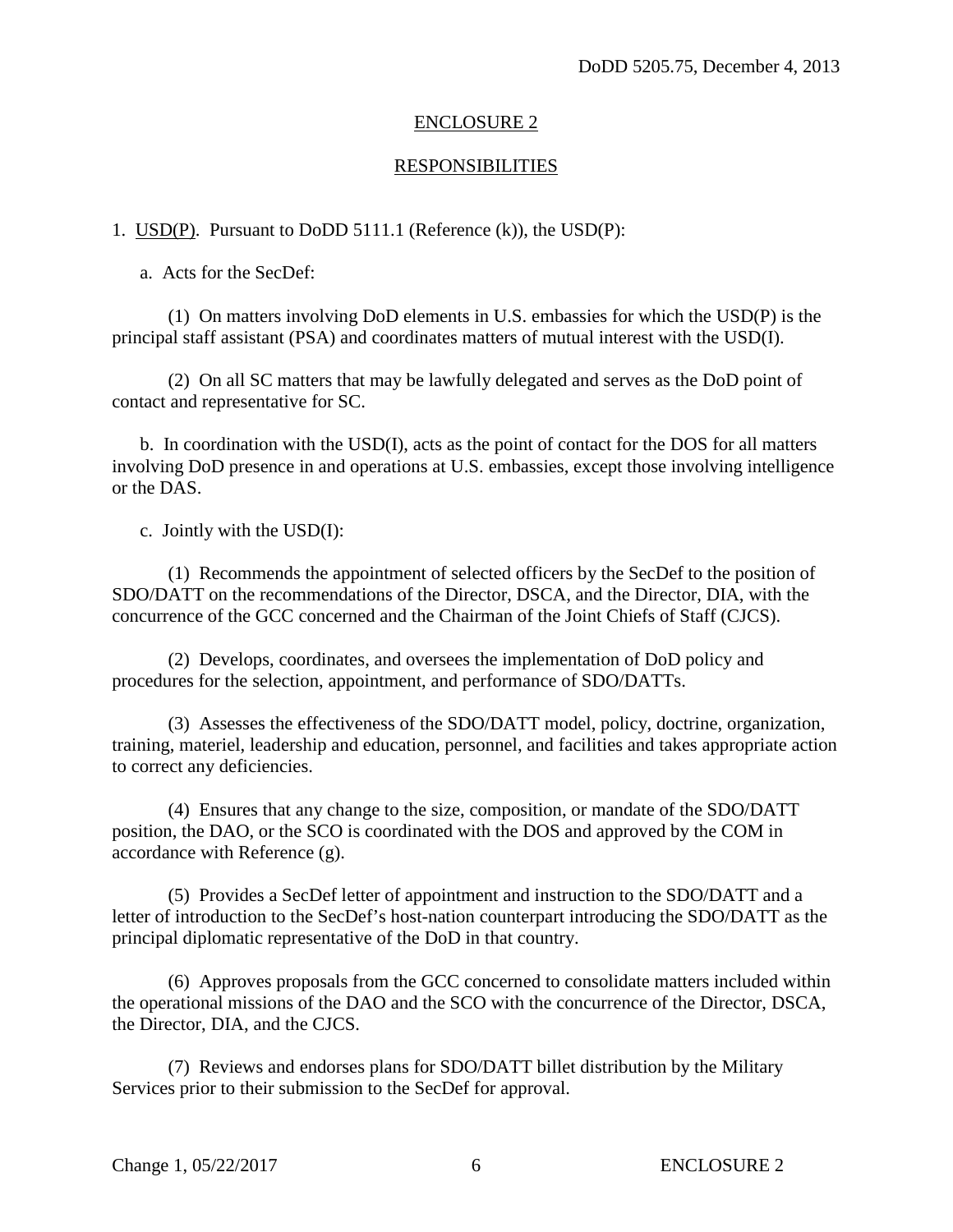(8) Issues DoD instructions, including DoDI C-5105.81 (Reference (l)), DoD publications, and one-time directive-type memoranda that implement policy, assign responsibilities, and provide procedures for DoD operations at U.S. embassies.

2. DIRECTOR, DSCA. Under the authority, direction, and control of the USD(P) and pursuant to DoDD 5105.65 (Reference (m)), the Director, DSCA:

a. Jointly with the Director, DIA:

(1) Manages the SDO/DATT nomination, selection, and training process. With the concurrence of the appropriate GCC and the CJCS, forwards nominations with a recommendation for approval or disapproval to the USD(P) and the USD(I).

(2) Provides all necessary training to officers selected as the SDO/DATT to function as the principal DoD representative on the country team responsible for providing coordinated views on all DoD matters. At a minimum, this training includes:

(a) Attaché, SC, and personal security training.

(b) GCC orientations.

(c) Situational awareness pertinent to counterterrorism operations.

(d) Consultations and briefings with each of the Military Departments and key OSD and interagency offices prior to reporting to station.

(e) Such other training, including language refresher training, as deemed necessary by the USD(P), the USD(I), the CJCS, the GCC concerned, the Director, DSCA, and the Director, DIA.

(3) Reviews proposals to consolidate matters included within the operational missions of the DAO and the SCO and provides concurrence to the GCC concerned.

(4) Establishes procedures, in coordination with the Secretaries of the Military Departments and the GCCs, for the SDO/DATT to execute military-diplomatic representational responsibilities on behalf of DoD.

(5) Provides for the issuance of proper credentials and access to information required by the SDO/DATT.

b. Approves the establishment and staffing of SCOs in coordination with the GCCs concerned.

c. Establishes selection requirements for SCO personnel.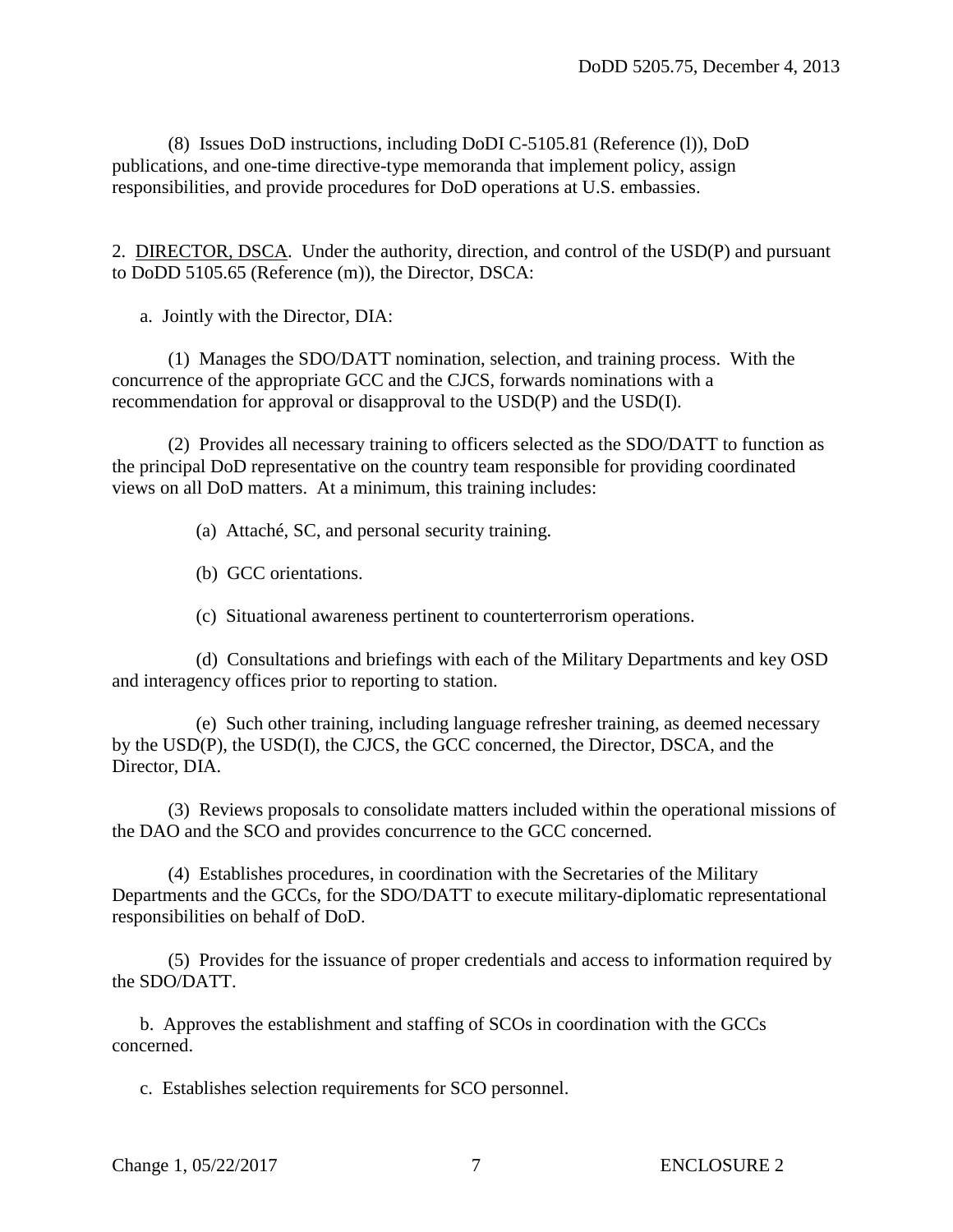d. Sets training requirements for SCO personnel and attachés performing SC duties in accordance with References (i) and (m).

 e. Collaborates with the CJCS, the Secretaries of the Military Departments, the GCCs concerned, and the Director, DIA, to distribute SDO/DATT billets by Military Service affiliation in a manner that best meets DoD requirements.

f. Provides comments to the GCCs concerned on the performance of SDO/DATTs.

3. USD(I). Pursuant to DoDD 5143.01 (Reference (n)), the USD(I):

a. Acts for the SecDef:

(1) On matters involving DoD elements in U.S. embassies for which the USD(I) is the PSA and coordinates matters of mutual interest with the USD(P) .

(2) On all intelligence or DAS-related matters in accordance with Reference (h).

 b. In coordination with the USD(P), acts as the point of contact for the Director of National Intelligence, the Intelligence Community, and the DOS for intelligence or DAS-related matters involving DoD presence in and operations at U.S. embassies.

c. Jointly with the USD(P):

 (1) Recommends the appointment of selected officers by the SecDef to the position of SDO/DATT on the recommendations of the Director, DSCA, and the Director, DIA, with the concurrence of the GCC concerned and the CJCS.

 (2) Develops, coordinates, and oversees the implementation of DoD policy and procedures for the selection, appointment, and performance of SDO/DATTs.

 (3) Assesses the effectiveness of the SDO/DATT model, policy, doctrine, organization, training, materiel, leadership and education, personnel, and facilities and takes appropriate action to correct any deficiencies.

 (4) Ensures that any change to the size, composition, or mandate of the SDO/DATT position, the DAO, or the SCO is coordinated with the DOS and approved by the COM in accordance with Reference (g).

 (5) Provides a SecDef letter of appointment and instruction to the SDO/DATT and a letter of introduction to the SecDef's host-nation counterpart introducing the SDO/DATT as the principal diplomatic representative of the DoD.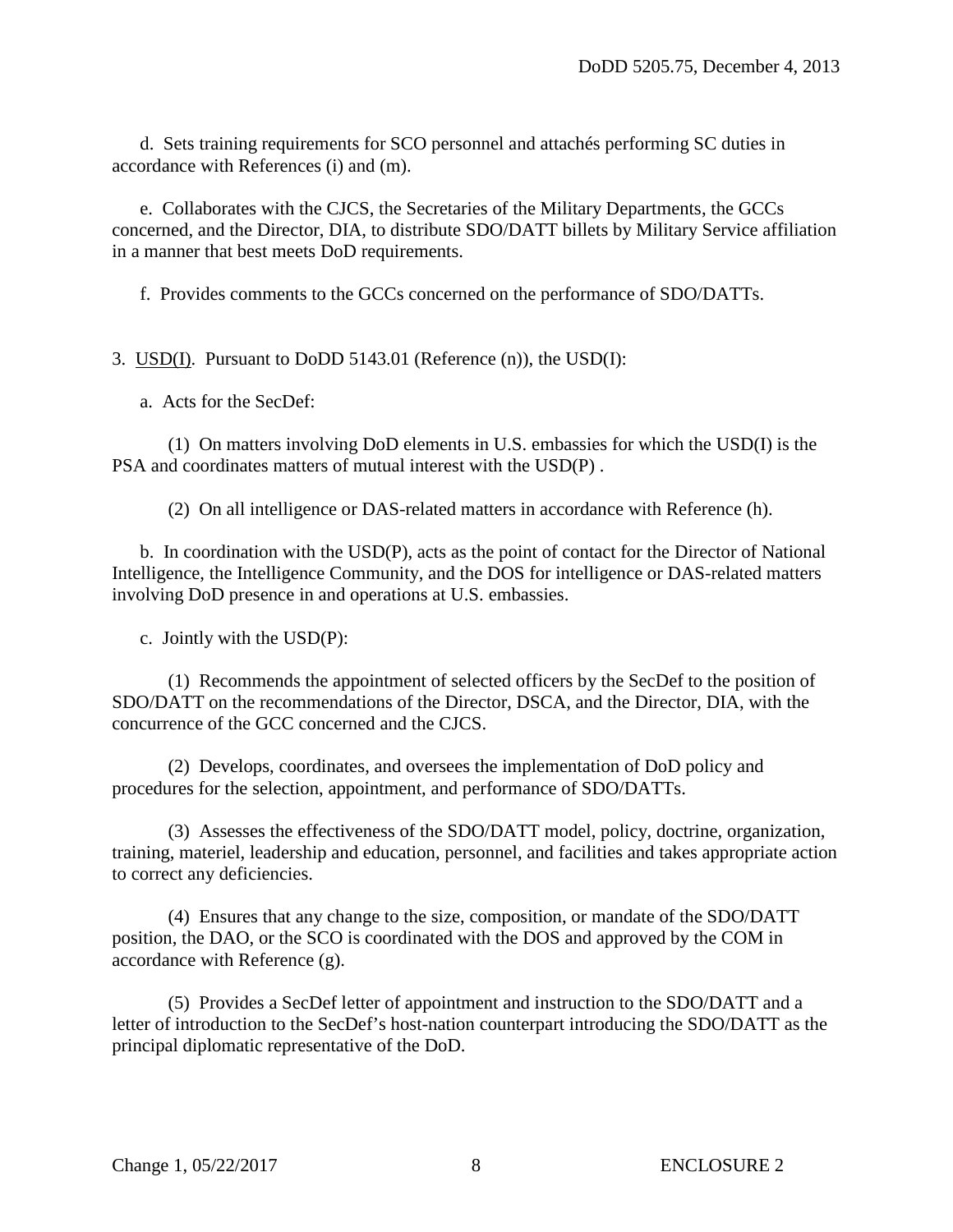(6) Approves proposals from the GCC concerned to consolidate matters included within the operational missions of the DAO and the SCO with the concurrence of the Director, DSCA, the Director, DIA, and the CJCS.

 (7) Reviews and endorses plans for SDO/DATT billet distribution by the Military Services prior to their submission to the SecDef for approval.

(8) Issues DoD Instructions, including DoDI C-5105.81 (Reference (l)), DoD publications, and one-time directive-type memoranda that implement policy, assign responsibilities, and provide procedures for DoD operations at U.S. embassies.

4. DIRECTOR, DIA. Under the authority, direction, and control of the USD(I) and pursuant to DoDD 5105.21 (Reference (o)), the Director, DIA:

a. Jointly with the Director, DSCA:

(1) Manages the SDO/DATT nomination, selection, and training process. With the concurrence of the appropriate GCC and the CJCS, forwards nominations with a recommendation for approval or disapproval to the USD(P) and USD(I).

(2) Provides all necessary training to officers selected as the SDO/DATT to function as the principal DoD representative on the country team responsible for providing coordinated views on all DoD matters. At a minimum, this training includes:

(a) Attaché, SC, and personal security training.

(b) GCC orientations.

(c) Situational awareness pertinent to counterterrorism operations.

(d) Consultations and briefings with each of the Military Departments and key OSD and interagency offices prior to reporting to station.

(e) Such other training, including language refresher training, as deemed necessary by the USD(P), the USD(I), the GCC concerned, the CJCS, the Director, DSCA, and the Director, DIA.

(3) Reviews proposals to consolidate matters included within the operational missions of the DAO and SCO, and provides concurrence to the GCC concerned.

(4) Establishes procedures, in coordination with the Secretaries of the Military Departments and the GCCs concerned, for the SDO/DATT to execute military-diplomatic representational responsibilities on behalf of DoD.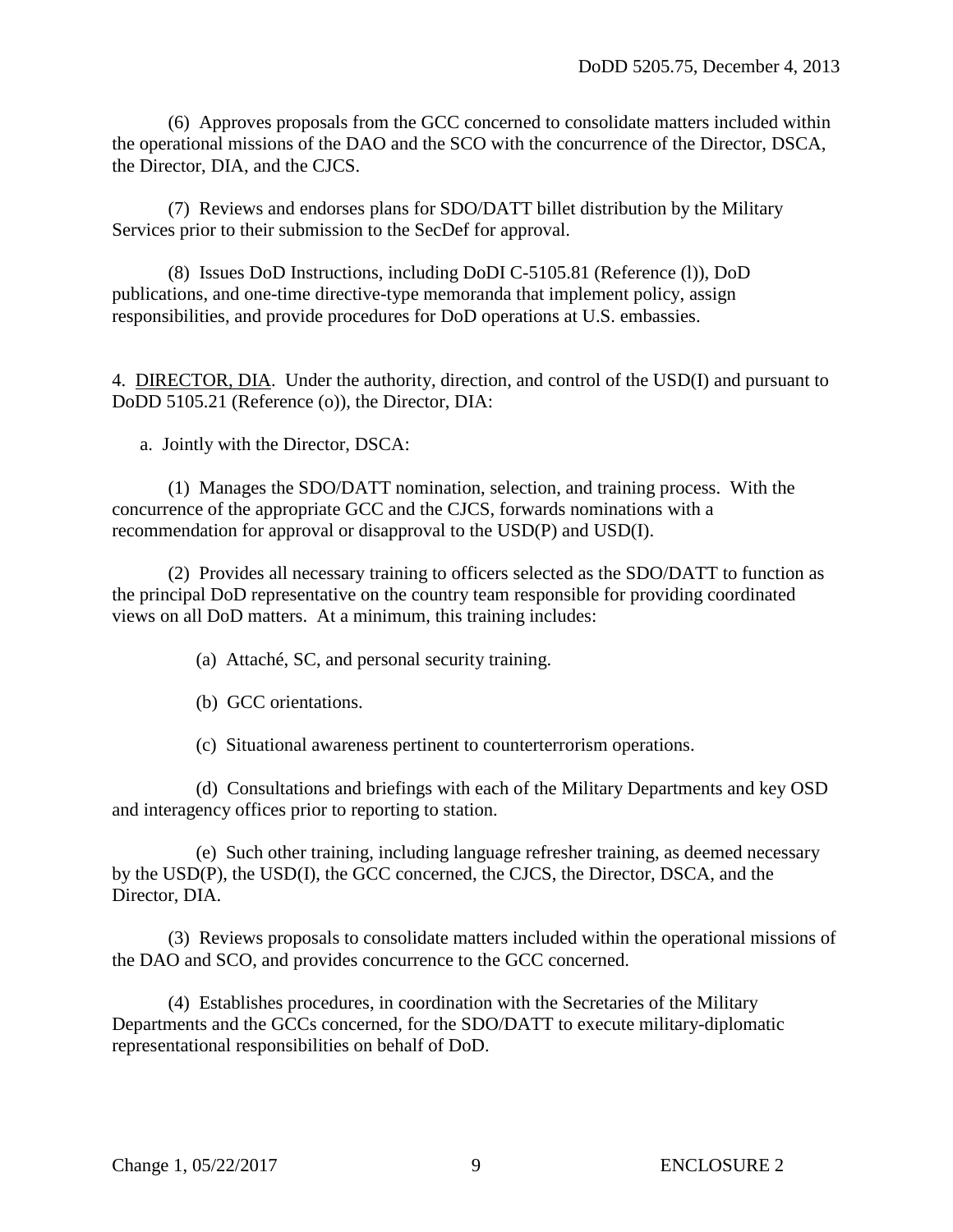(5) Provides for the issuance of proper credentials and access to information required by the SDO/DATT.

 b. Serves as rater (Army, Air Force, and Marines) or Concurrent Reporting Senior (Navy), as appropriate, for SDO/DATT military evaluations as provided for by the Secretaries of the Military Departments.

(1) This responsibility is not delegable below the Deputy Director.

 (2) The Director, DIA, will process military performance evaluations for SDO/DATTs, taking into account required inputs and coordination requirements specified by the Military Service, so as to reach the Service personnel office in a timely manner.

 (3) Coast Guard officers detailed to the DoD and assigned as SDO/DATTs will be rated in accordance with applicable memorandums of agreement (MOAs).

c. Collaborates with the CJCS, the Secretaries of the Military Departments, the GCCs concerned, and the Director, DSCA, to distribute SDO/DATT billets by Military Service affiliation in a manner that best meets DoD requirements.

d. Submits a request for diplomatic title for the SDO/DATT through the DOS Title and Rank Office.

5. UNDER SECRETARY OF DEFENSE FOR PERSONNEL AND READINESS (USD(P&R)). Pursuant to DoD Directive 1315.17 (Reference (p)) and DoDI 5160.70 (Reference (q)), the  $USD(P\&R)$ :

 a. Conducts an annual review of policies and plans to address foreign language and regional proficiency needs as they relate to SDO/DATTs.

b. Coordinates FAO utilization policies.

c. Develops measures of effectiveness to evaluate progress in achieving the goal of increased language and regional proficiency capabilities throughout the DoD.

d. Reviews CJCS plans for the distribution of SDO/DATT billets by Military Service.

#### 6. SECRETARIES OF THE MILITARY DEPARTMENTS AND THE COMMANDANT OF THE COAST GUARD. The Secretaries of the Military Departments and the Commandant of the Coast Guard:

a. Nominate Service members as SDO/DATTs in response to personnel requisitions that reflect the authorizations of the DAS or GCC joint manpower plans or joint tables of distribution.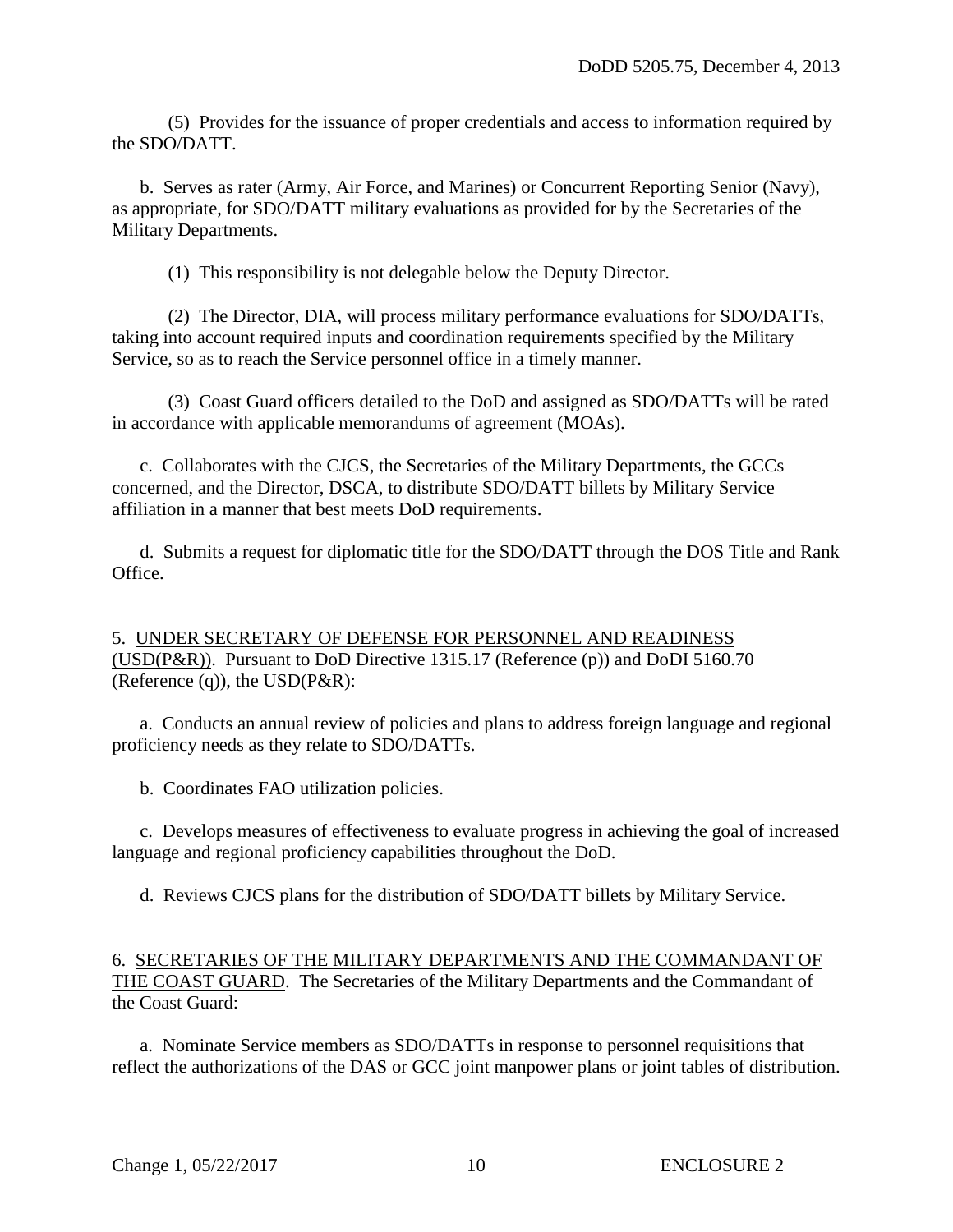b. Provide a Service member performance rating scheme that enables both the GCC and the Director, DIA, to rate the SDO/DATT.

c. Collaborate with the CJCS, the GCCs concerned, the Director, DSCA, and the Director, DIA, to distribute SDO/DATT billets by Military Service affiliation in a manner that best meets DoD requirements.

d. Should fill SDO/DATT billets with FAOs having prior security cooperation and attaché experience, consistent with the providing Military Service's FAO program objectives.

e. Ensure that DoD personnel are selected and trained in accordance with Reference (j) before they are assigned to an SCO or a DAO to perform SC activities.

7. CJCS. The CJCS:

a. Monitors SDO/DATT activities for responsiveness to the requirements of the GCCs concerned, the Secretaries of the Military Departments, and OSD.

 b. Provides credentials to the CJCS host-nation counterpart, introducing the SDO/DATT as the principal diplomatic representative of the DoD.

c. Reviews proposals to consolidate matters included within the operational missions of the DAO and SCO and provides recommendations to the USD(P) and the USD(I).

 d. Collaborates with the Secretaries of the Military Departments, the Commandant of the Coast Guard, the GCCs concerned, the Director, DSCA, and the Director, DIA, to distribute SDO/DATT billets by Military Service affiliation in a manner that best meets DoD requirements. Forwards the resulting distribution plan to the USD(I) and the USD(P) for endorsement prior to their submission to the SecDef for approval.

8. GCCs. The GCCs concerned:

a. Review and concur or nonconcur with nominations for SDO/DATT positions.

b. Serve as Senior Rater (Army), Reporting Senior (Navy), Reviewing Officer (Marine Corps), or Additional Rater (Air Force), as appropriate, on SDO/DATT military evaluations as provided for by the Secretaries of the Military Departments.

(1) This rating responsibility is not delegable below the Deputy Commander.

(2) Coast Guard officers assigned as SDO/DATTs will be rated in accordance with applicable MOAs.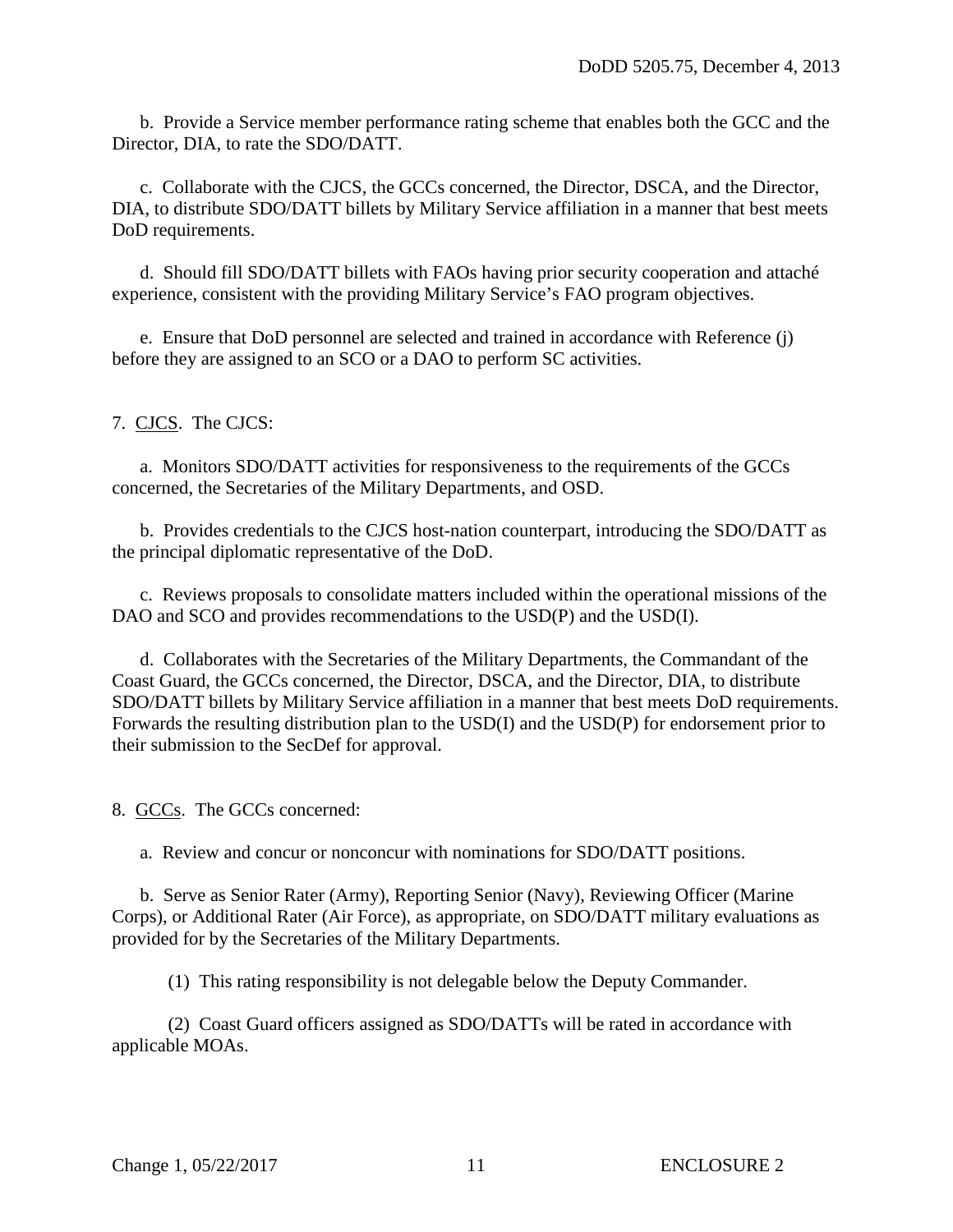c. Provide orientation briefings for newly assigned SDO/DATTs on items of GCC interest, including operational policy, intelligence interest, host-nation political-military issues, SC programs, and representational responsibilities.

 d. In coordination with the USD(I) and with the concurrence of the USD(P), designate a senior military official, either resident or non-resident, for countries or territories where there is neither an accredited U.S. attaché nor an SC officer.

e. When appropriately notified by an SDO/DATT, submit a joint manpower request to the CJCS in coordination with the COM, the Director, DSCA, and the Director, DIA to establish authorizations to augment the DAO with personnel supported and funded by SC or security assistance resources. If the GCC determines, based upon the SDO/DATT's recommendation, that the mission would be best served by the establishment of a new SCO, then coordination with the Director, DSCA is required.

f. Review proposals to consolidate matters included within the operational missions of the DAO and SCO, in consultation with the Director, DSCA, the Director, DIA, and the CJCS, and forward them with a recommendation for approval or disapproval to the USD(P) and the USD(I).

g. Provide recommendations, in coordination with the CJCS, to the Director, DSCA, and the Director, DIA on the staffing of DoD personnel assigned to diplomatic missions within their respective geographic regions.

 h. Collaborate with the CJCS, the Secretaries of the Military Departments, the Commandant of the Coast Guard, the Director, DSCA, and the Director, DIA, to distribute SDO/DATT billets by Military Service affiliation in an a manner that best meets DoD requirements.

#### 9. SDO/DATT. The SDO/DATT:

 a. Serves as DATT and chief of the SCO and exercises authority, direction, and control over the DAO in accordance with Reference (h) and the SCO in accordance with Reference (i). The SDO/DATT serves under the joint oversight of the GCC concerned, the Director, DSCA, and the Director, DIA.

 b. Acts as the principal military advisor to the COM concerned on defense issues and defense aspects of national security issues. This includes planning, coordinating, and supporting U.S. defense activities in the host nation, including theater SC programs under the oversight of the GCC.

c. Acts as the single point of contact for DoD matters involving the embassy or DoD elements under COM authority, except for the Marine security guard detachment, the force protection detachment, and naval support units.

 d. Serves as the principal diplomatically accredited U.S. military officer assigned to a U.S. diplomatic mission and principal embassy liaison with host-nation defense establishments.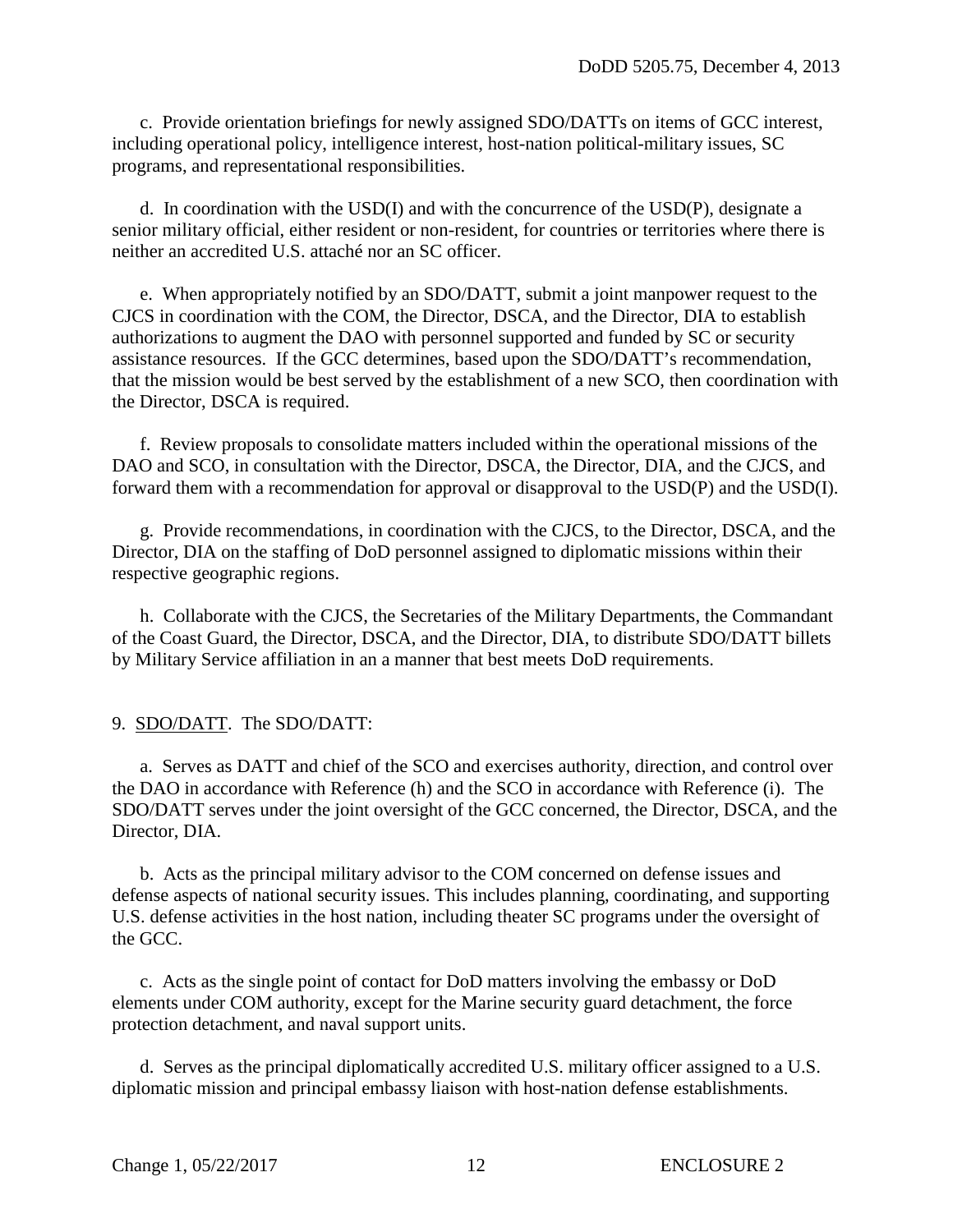e. Represents the SecDef and the DoD Components to host-nation counterparts and foreign diplomats accredited to the host nation, and acts as the principal in-country DoD diplomatic representative of the SecDef and the DoD Components.

 f. Presents coordinated DoD views on all defense matters to the COM concerned and acts as the single DoD point of contact to the COM to assist in carrying out the COM's responsibilities pursuant to References (b) and (d). Advises the COM regarding COM and Secretary of State concurrence or approval requirements to carry out specific DoD programs as directed by relevant legislation, DoD policy, and Presidential directives.

 g. Represents the SecDef and the appropriate GCCs for coordination of administrative and security matters for all DoD personnel not under the command of a GCC, except for those for whom the GCC has assumed responsibility pursuant to a GCC-COM MOA.

 h. Performs, supervises, and manages SC responsibilities in accordance with DSCA Manual 5105.38-M (Reference (r)) and specific guidance provided by the Director, DSCA, and the GCC.

 i. Carries out the SDO/DATT's responsibilities in CJCS Instruction C-5205.01C (Reference (s)).

 j. Exercises coordinating authority over all DoD elements under COM authority other than the Marine security guard detachment and naval support units. This authority:

(1) Will not preempt the authority exercised over these elements by the COM, the mission authority exercised by the parent DoD Components, or the command authority exercised by the GCC under the Unified Command Plan (Reference (t)).

(2) Does not include authority to impose punishment pursuant to chapter 47 of Reference (c), also known as The Uniform Code of Military Justice.

 k. Upon request, provides information to U.S. Government officials on the general scope of the activities of all DoD Component elements under the authority of the COM. This includes the elements' missions, locations, organization, and unique security requirements.

 l. To the maximum extent practical, and consistent with paragraph 3g above the signature of this directive:

 (1) Consolidates administration and support functions common to the DAO and SCO after coordination with the GCC concerned, the Director, DSCA, and the Director, DIA. These functions include office organization, control of resources and equipment (e.g., motor pool operations), logistics, training, personnel management other than discipline, and other matters not included in the operational missions of the DAO and SCO.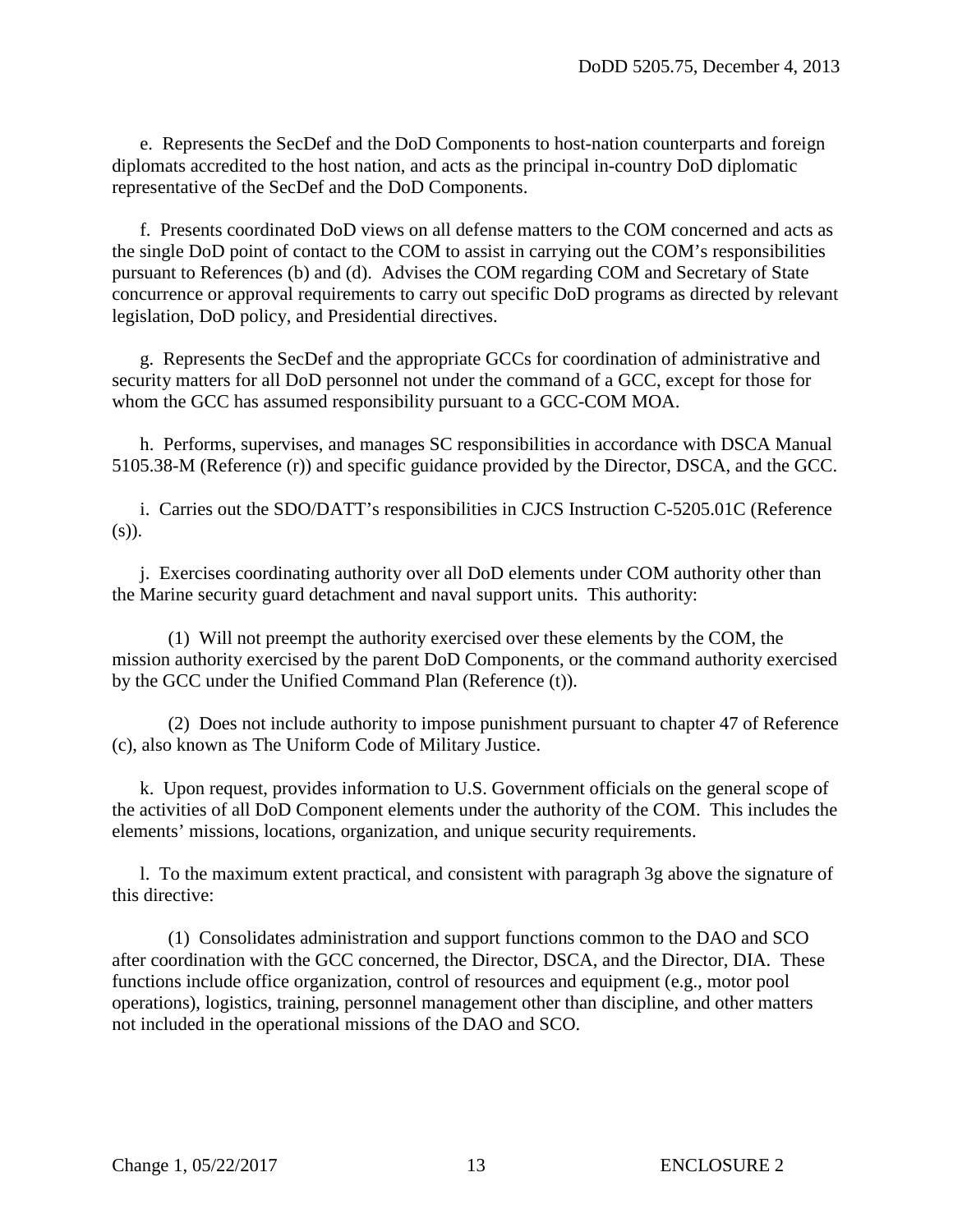(2) Forwards proposals for consolidation of matters included within the operational missions of the DAO and SCO to the GCC concerned for consideration and action in accordance with paragraph 9f of this enclosure.

 (3) Ensures that proposed changes to the size, composition, or mandate of the DAO or the SCO are coordinated with the DOS and approved by the COM concerned as required by Reference (g).

 m. Identifies requirements for SC personnel augmentation based on situations where, over a 6-month period, at least one-half the workload for one or more DAO personnel is devoted to SC activities. Notifies the GCC concerned of such situations.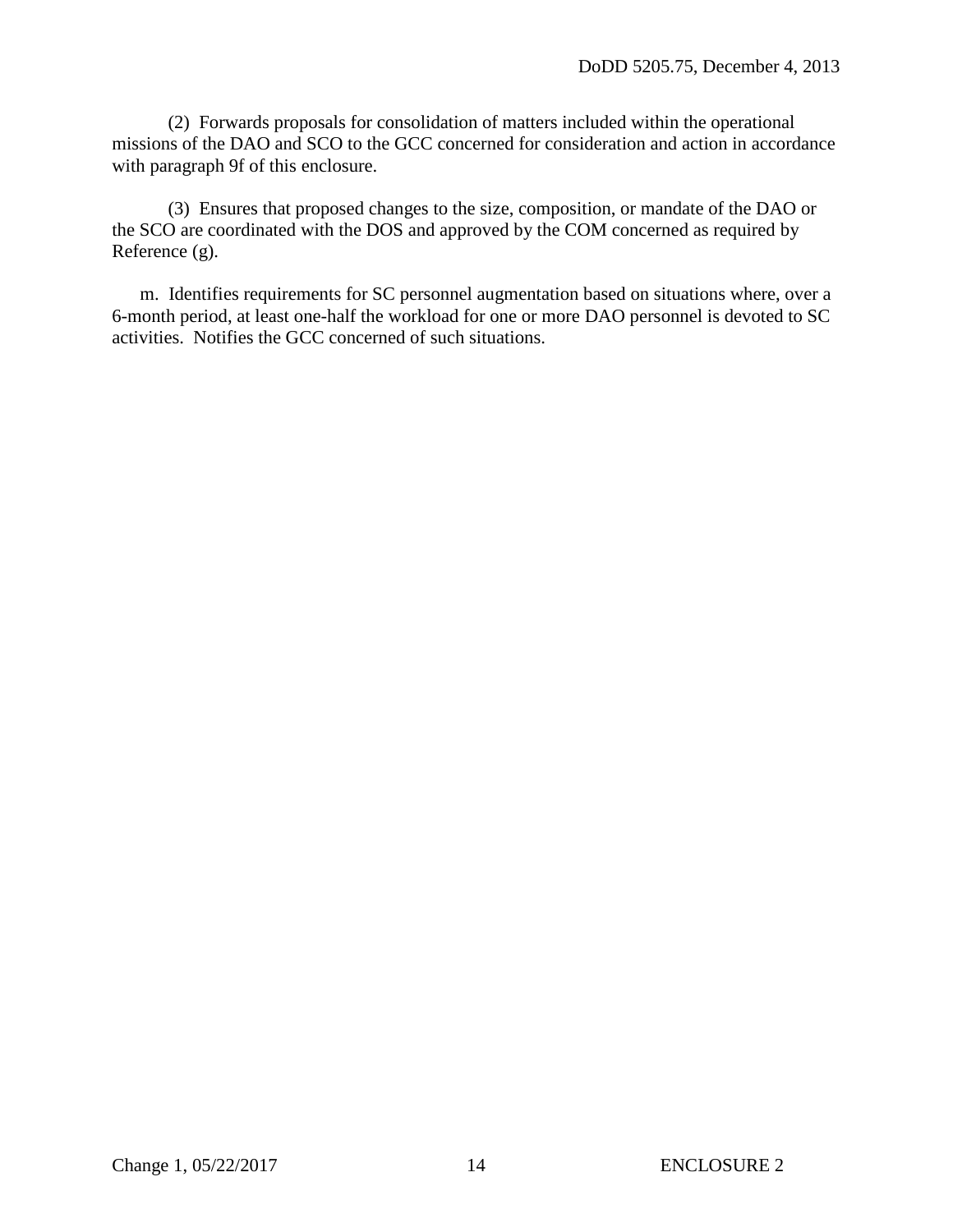# **GLOSSARY**

# PART I. ABBREVIATIONS AND ACRONYMS

| <b>CJCS</b> | Chairman of the Joint Chiefs of Staff                  |
|-------------|--------------------------------------------------------|
| <b>COM</b>  | chief of mission                                       |
|             |                                                        |
| <b>DAO</b>  | defense attaché office                                 |
| <b>DAS</b>  | defense attaché system                                 |
| <b>DATT</b> | defense attaché                                        |
| <b>DIA</b>  | Defense Intelligence Agency                            |
| <b>DoDD</b> | DoD directive                                          |
| <b>DoDI</b> | DoD instruction                                        |
| <b>DOS</b>  | Department of State                                    |
| <b>DSCA</b> | <b>Defense Security Cooperation Agency</b>             |
|             |                                                        |
| <b>FAO</b>  | foreign area officer                                   |
|             |                                                        |
| GCC         | geographic Combatant Commander                         |
|             |                                                        |
| <b>MOA</b>  | memorandum of agreement                                |
|             |                                                        |
| <b>PSA</b>  | principal staff assistant                              |
|             |                                                        |
| <b>SC</b>   | security cooperation                                   |
| SCO         | security cooperation organization                      |
| SDO/DATT    | senior defense official/defense attaché                |
| SecDef      | Secretary of Defense                                   |
|             |                                                        |
| U.S.C.      | <b>United States Code</b>                              |
| USD(I)      | Under Secretary of Defense for Intelligence            |
| USD(P)      | Under Secretary of Defense for Policy                  |
| USD(P&R)    | Under Secretary of Defense for Personnel and Readiness |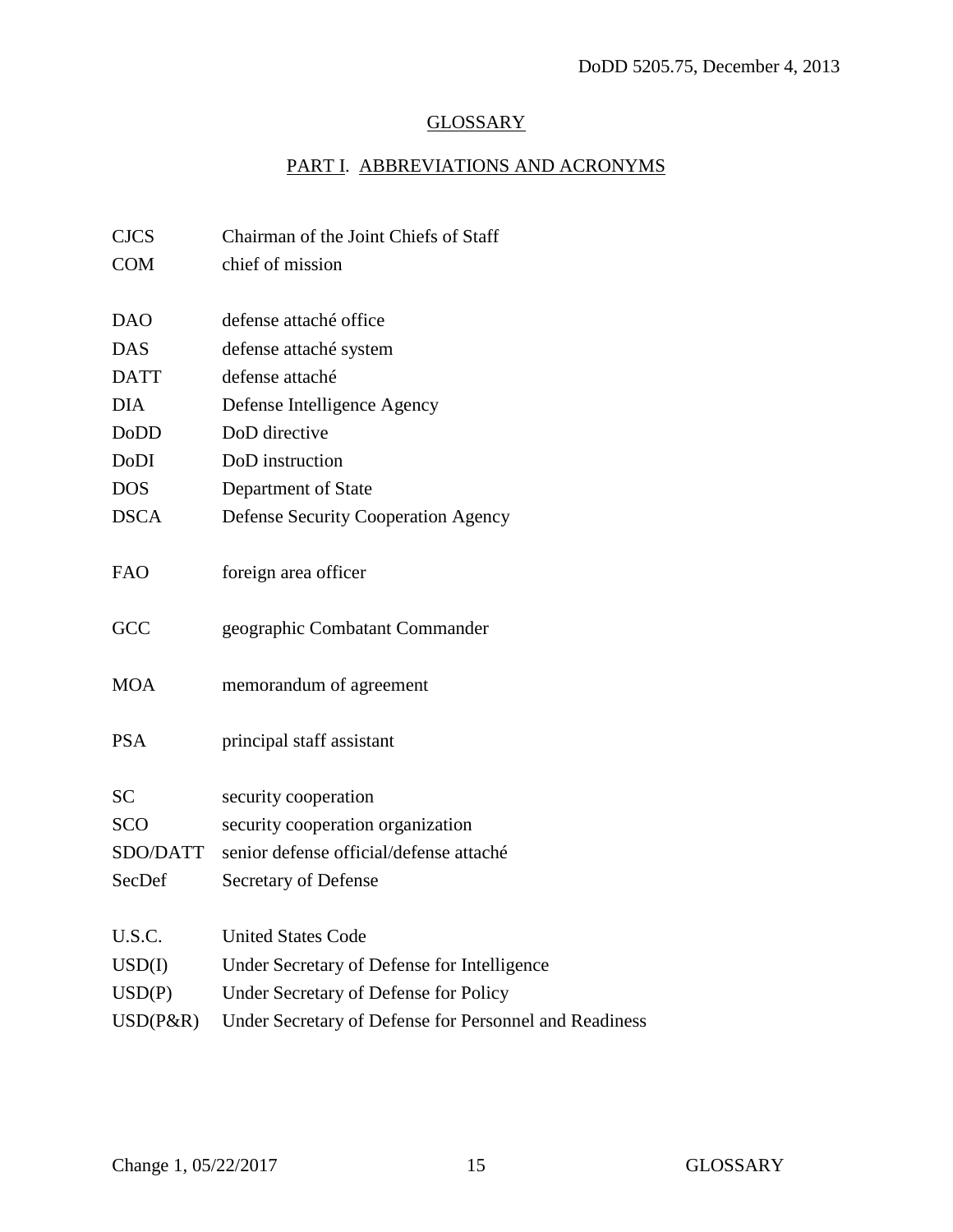## PART II. DEFINITIONS

Unless otherwise noted, the terms and their definitions are for the purposes of this directive.

coordinating authority. An individual assigned responsibility for coordinating specific functions or activities involving forces of two or more Military Departments, two or more joint force components, or two or more forces of the same Service. The individual has the authority to require consultation between the agencies involved, but does not have the authority to compel agreement. In the event that essential agreement cannot be obtained, the matter will be referred to the next senior in the reporting chain.

DAO. The DoD organization established as part of a U.S. diplomatic mission, through which the mission of the DAS, operated by the DIA, is accomplished. The SecDef may direct the assignment or attachment of other military detachments or elements to a DAO. DAO functions are described in Reference (h).

naval support unit. The naval support unit provides Seabee support to the DOS security program on a continuing basis. Members of the naval support unit perform security surveillance of foreign contract construction and perform construction, renovation, maintenance, and repair work in the secure spaces within the DOS Foreign Service establishments.

security assistance. Group of programs authorized by Reference (b), as amended, and Reference (i), or other related statutes by which the United States provides defense articles, defense services, and military education and training by grant, loan, credit, or cash sales in furtherance of national policies and objectives. Those security assistance programs administered by DoD through DSCA as delegated by DOS are a subset of security cooperation.

SC. Activities undertaken by DoD to encourage and enable international partners to work with the United States to achieve strategic objectives. It includes all DoD interactions with foreign defense and security establishments, including all DoD-administered security assistance programs, that:

Build defense and security relationships that promote specific U.S. security interests, including all international armaments cooperation activities and security assistance activities.

Develop allied and friendly military capabilities for self-defense and multinational operations.

Provide U.S. forces with peacetime and contingency access to host nations.

SCO. All DoD elements permanently located in a foreign country with assigned responsibilities for carrying out security cooperation or assistance management functions in accordance with References (b) and (i), and related statutes. It includes military assistance advisory groups, military missions and groups, offices of defense, military, or security cooperation, liaison groups, and defense attaché personnel designated to perform security cooperation/assistance functions. The term "SCO" does not include units, formations, or other ad hoc organizations that conduct